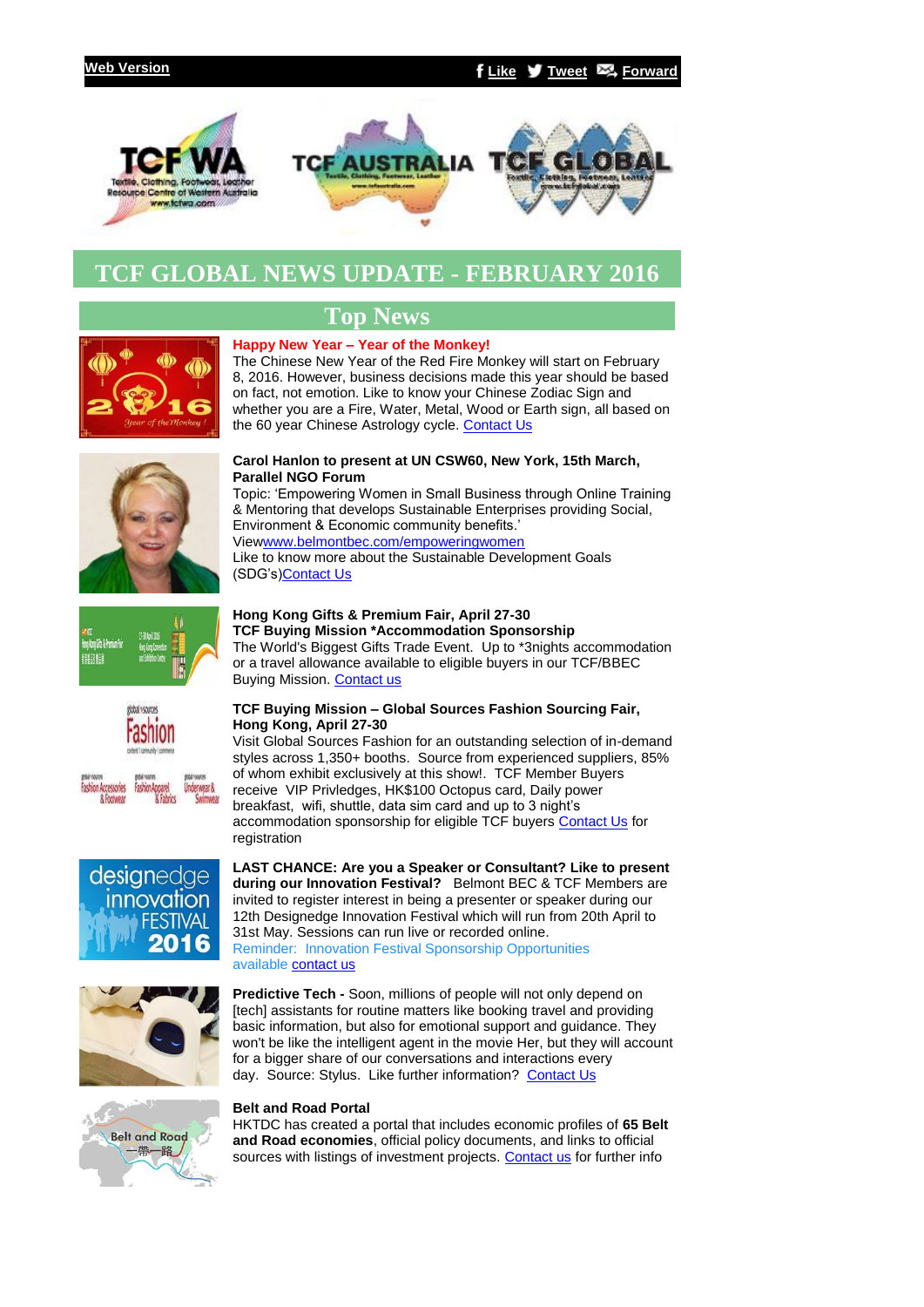

**Welcome to our new TCF Global Members** -Join TCF non-profit community organisation - receive buying mission opportunities, supply chain linkages, free training vouchers, access to fashion business mentoring for your business; Bronze, Silver & Gold Levels available. [www.tcfglobal.com/membership](http://bbec.bridgewaymailer.com/t/j-l-hkhikjd-l-x/)



**TCF Member Supply Linkages** Looking for a manufacturer in Hong Kong - China - India - Nepal – Bali, Indonesia - Taiwan – Philippines - Fiji – Puerto Rico – Bhutan – Myanmar [Contact us](mailto:support@tcfglobal.com?subject=TCF%20Member%20Linkages)



**Reduce your business energy costs by 20%-40% New Year Special - FREE Access to all nine topics Energy Efficiency Webinars** [www.tcfglobal.com/webinars](http://bbec.bridgewaymailer.com/t/j-l-hkhikjd-l-m/)

## **Upcoming TCF Trade Missions, Trade Events & Festivals**

**Couture Fashion Week, New York, February 12-14:** couture designer collection parades **Home & Giving Fair, February 20-23, Sydney, Australia**: Gifts, Home, Fashion, Jewellery, Kids, Kitchen, Outdoor, Stationary

**Intertextile Shanghai Apparel Fabrics, China, March 16-18;** TCF Buying Mission \*Accommodation Sponsorship **[Contact us](mailto:support@tcfglobal.com?subject=Re%3AIntertextile%20Shanghai%20Apparel%20Fabrics%2C%20China%2C%20March%2016-18%3B)**

**Prime Source Forum, Hong Kong, March 24-25:** Apparel Industry Conference **Fashion Access Hong Kong, March 30-April 1:** Bags, Footwear, Leathergoods, Travelware, Fashion Accessories

**Hong Kong Gifts & Premium Fair, April 27-30: TCF Buying Mission \*Accommodation Sponsorship. [Contact us](mailto:support@tcfglobal.com?subject=Hong%20Kong%20Gifts%20%26%20Premium%20Fair%2C%20April%2027-30)**

**Centrestage, Hong Kong, September 28-30:** new fashion event - ready to wear and designer labels. **TCF Buying Mission \*Accommodation Sponsorship. [Contact us](mailto:support@tcfglobal.com?subject=re%3A%20Centrestage%2C%20Hong%20Kong)**



Young Contemp. Stories – Rasta - S/S 17 Women Forecasting



Like more info [Contact us](mailto:support@tcfglobal.com?subject=Trend%20Council)



**Small Business Skill Development for today's busy Entrepreneur Recorded Webinars for Online - Anytime - Fast Track your Training** [www.tcfglobal.com/webinars](http://bbec.bridgewaymailer.com/t/j-l-hkhikjd-l-c/) Join our webinars online through your iPad or iPhone - [Contact us](mailto:support@belmontbec.com?subject=Question%20-%20how%20to%20access%20the%20webinar%20on%20iPad%20or%20iPhone)

**[Starting Your New Business](http://bbec.bridgewaymailer.com/t/j-l-hkhikjd-l-q/)** [How to Start a Fashion Label](http://bbec.bridgewaymailer.com/t/j-l-hkhikjd-l-q/) [Writing Your Business Plan](http://bbec.bridgewaymailer.com/t/j-l-hkhikjd-l-q/) **[Marketing for Small Fashion Business](http://bbec.bridgewaymailer.com/t/j-l-hkhikjd-l-q/)**